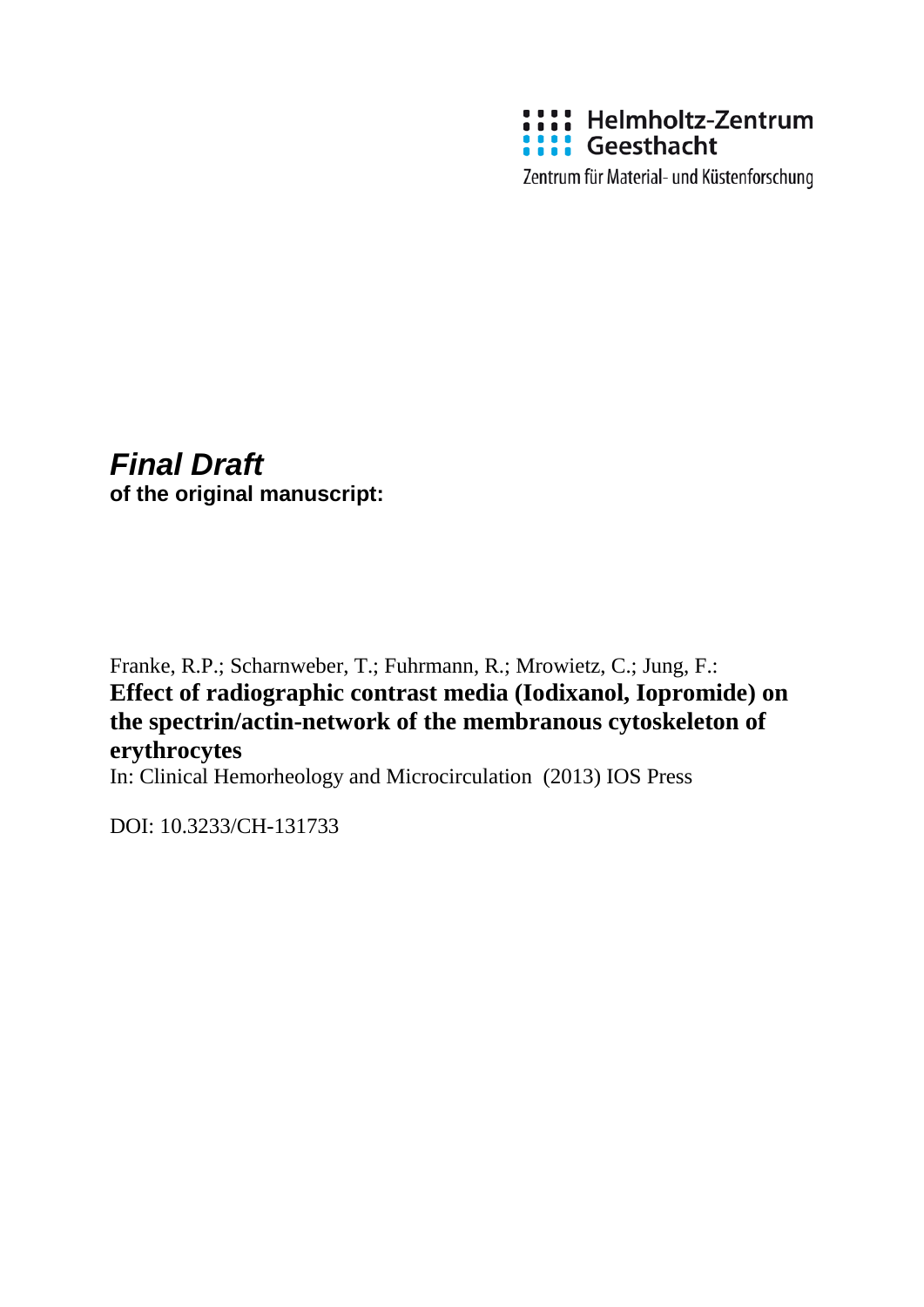# **Effect of radiographic contrast media (Iodixanol, Iopromide) on the spectrin/actinnetwork of the membranous cytoskeleton of erythrocytes**

# $R.P.$  Franke<sup>1</sup>, T. Scharnweber<sup>2</sup>, R. Fuhrmann<sup>1</sup>, C. Mrowietz<sup>3</sup>, F. Jung<sup>4</sup>

- 1: University of Ulm, ZBMT, Department of Biomaterials, Ulm, Germany
- 2: Institute for Biological Interfaces, Karlsruhe Institute of Technology (KIT) Karlsruhe, Germany
- 3: Institute for Heart and Circulation Research, Hamburg, Germany
- 4: Institute of Biomaterial Science and Berlin-Brandenburg Centre for Regenerative Therapies, Helmholtz-Zentrum Geesthacht, Teltow, Germany

**Keywords:** erythrocytes, Iodixanol, Iopromide, spectrin, actin

# **Abstract**

Red blood cells demonstrate a unique ability for repeated large deformation. Under the influence of a variety of agents, shapes other than the discocyte – e.g. stomatocytes or echinocytes - can be observed. Some radiographic agents induce shape changes from discocytic to echinocytic cells. Especially the echinocyte formation is associated with a rigidification of the cells bearing the risk of a hindered capillary passage of the echinocytes. The mechanisms leading to the formation of echinocytes are not well understood assuming that the membrane cytoskeleton is a key player. That is why this examination was focused on the participation of components of the membrane cytoskeleton in the formation of echinocytes and the protrusions accompanying the formation of echinocytes.

Two radiographic contrast media approved for intra-arterial application were used to study echinocyte formation (Iodixanol320; Iopromide370). In the *in vitro* study serious changes in the membrane cytoskeleton were only found in those erythrocytes incubated in plasma supplemented with Iopromide370 (30%v/v). The shape of the spectrin net was completely altered; from the more homogeneous distribution - typical of cells in autologous plasma and also of cells in plasma supplemented with Iodixanol320 – to a distribution of spectrin concentrated in the membrane-near regions with the appearance of spectrin-actin colocalization. Co-localized spectrin with actin was also found around the membranous roots of protrusions which resemble exocytotic processes. In central parts of the cells there was a pronounced dissociation of spectrin and actin; green coloured condensed spectrin bundles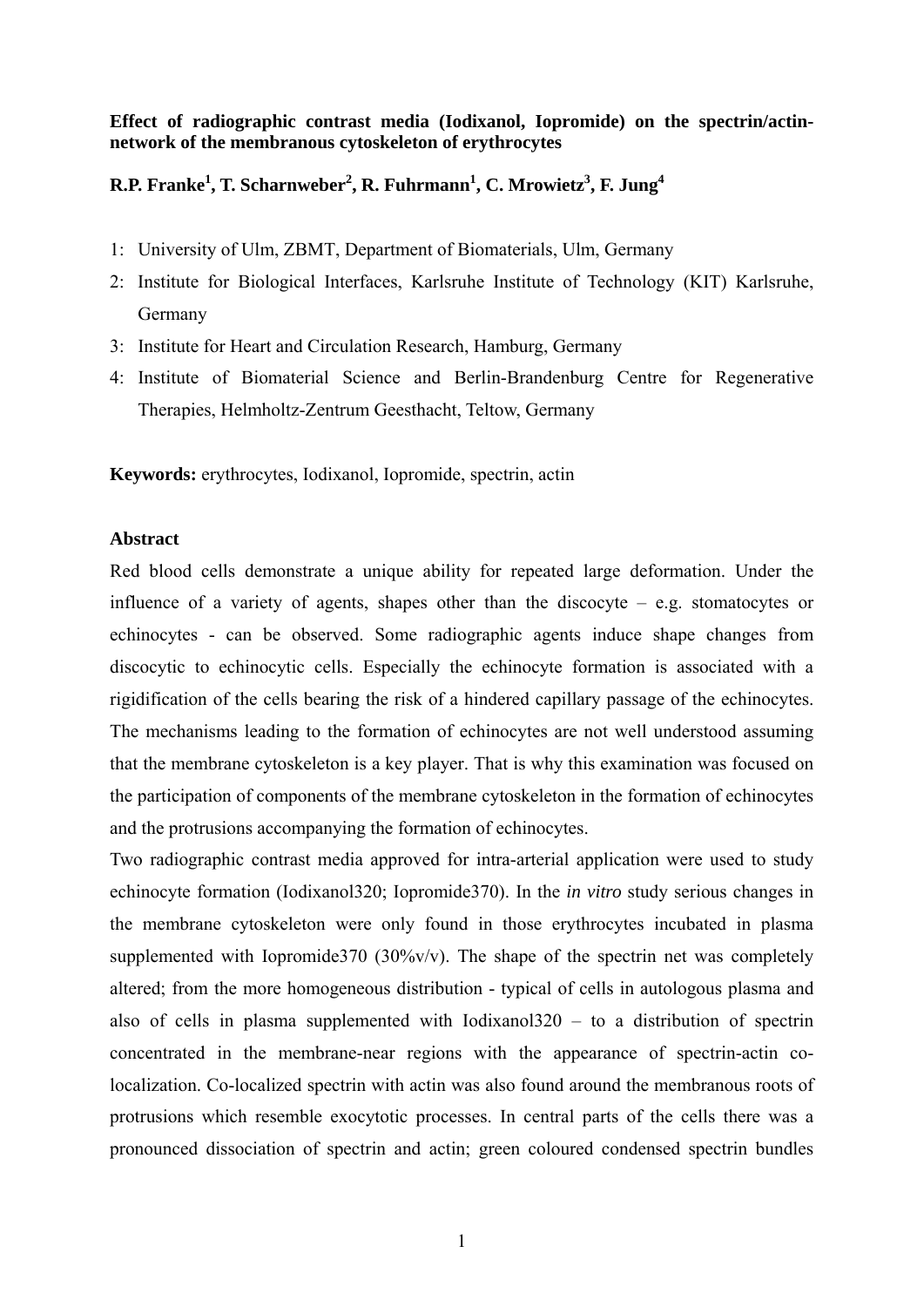originating from the cell membrane reached up to the root of the protrusions. Separate from this there were also fine long actin fibres passing through the whole cell.

The incubation of erythrocytes in plasma supplemented with Iopromide370 induced rounded bubble-like protrusions from the cell membrane containing almost completely long bundles of actin fibres.

The examination confirmed earlier studies showing that some radiographic contrast media are able to induce echinocyte formation. Furthermore, subcellular mechanisms were revealed explaining the different effects of Iodixanol in comparison to Iopromide.

#### **Introduction**

Human erythrocytes circulate in the body for about 120 days and are normally biconcave discocytes with a diameter of ~7.5 µm, a surface area of ~140 µm<sup>2</sup> and a volume of ~100 µm<sup>3</sup> [13]. The excess surface area of erythrocytes (which gives them the flattened shape), together with the elasticity of their membranes, provides them with the flexibility needed to pass through very small capillaries (as small as  $2-3 \mu$  m in diameter [16]). The membrane consists of a phospholipid bilayer with embedded membrane proteins and associated with it from the cytoplasmatic side is a network of proteins, the membrane cytoskeleton [6]. Although the architecture of the red cell and its membrane-associated cytoskeletal network is known in detail [6] the factors that determine and control the characteristic biconcave shape or the shape change during echinocyte formation are poorly understood [11, 44]. It appears that an intact membrane-associated skeleton is vital for normal shape, as several hemolytic disorders characterized by loss of biconcave shape, have been linked to defects in the membrane skeleton [5, 35]. In some hemolytic anemias, such as hereditary spherocytosis, the cells not only become spherical but are also extremely fragile, implying that the membrane skeletons also furnish stability and elasticity to the cell [5, 9, 23, 26, 36]. Reinhart et al. reported that echinocytes did not occur in spectrin-deficient knock-out mice [42]. Therefore, it can be assumed that spectrin is a key membrane skeleton element of erythrocytic shape changes. Also the link between the skeleton and the membrane seems to be important for normal shape as scission of linking proteins prevents any shape changes and reduces deformability of red cell membranes [18].

Red blood cells demonstrate a unique ability for repeated large deformation. Under the influence of a variety of agents, shapes other than the discocyte – e.g. stomatocytes or echinocytes - can be observed [44]. Some radiographic agents induce shape changes from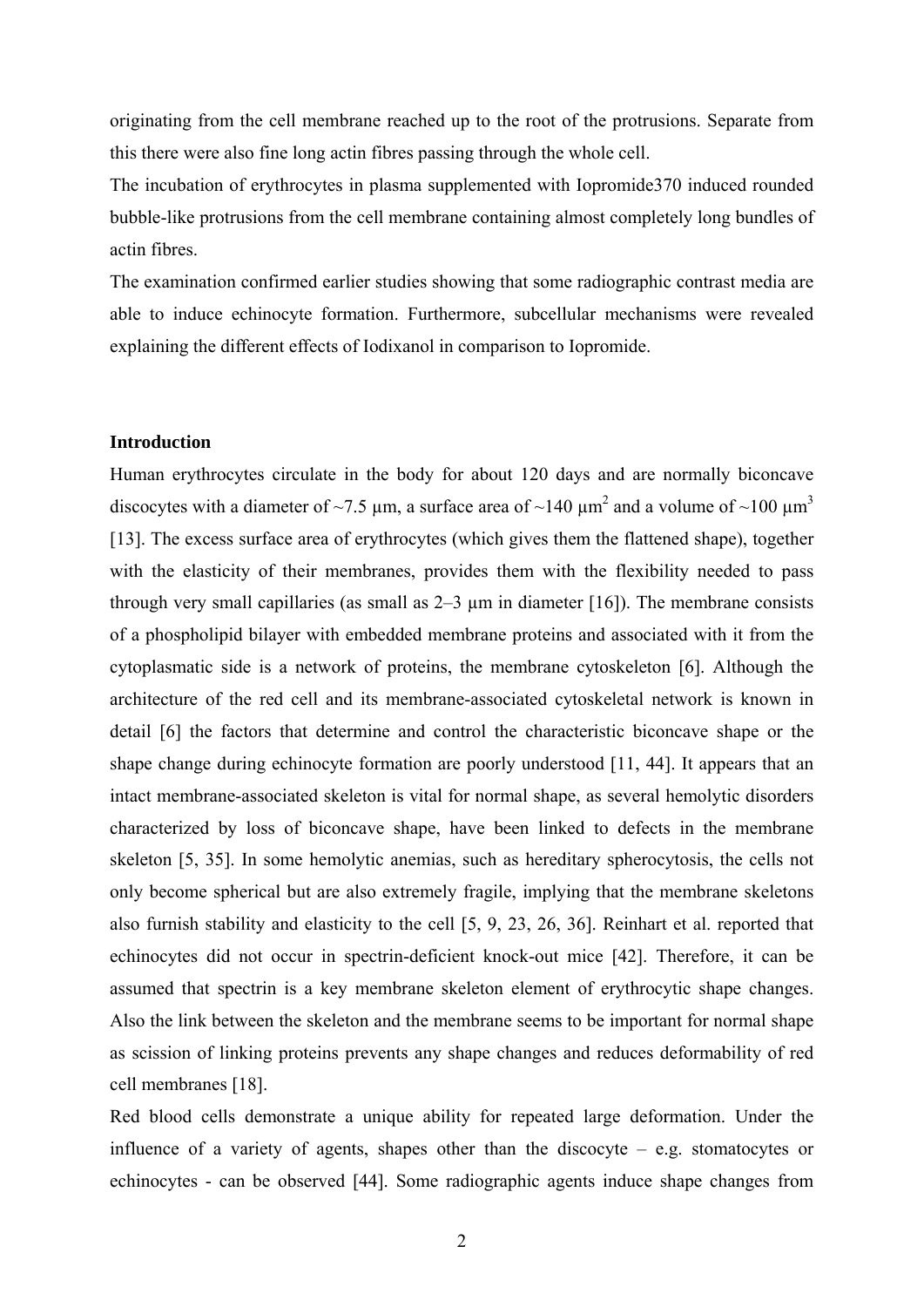discocytic to echinocytic cells [2, 15, 20, 24, 30, 43]. The echinocyte formation is associated with a rigidification of the cells [8, 18, 28, 45] bearing the risk of a hindered capillary passage of the echinocytes [21, 39, 40, 41, 46] (what could be demonstrated in different intravital studies in patients with coronary artery disease [3, 4, 19, 38]).

Well rounded inward and outward protrusions as well as acuate spicules of the membrane are described [44]; possibly hinting to different underlying mechanisms. Moreover, actinoligomers are found in a position perpendicular to the cell membrane [12, 48] enabling a prolongation of the microfilamentary actin potentially effecting the protrusion of the erythrocyte membrane occurring in echinocyte formation.

That is why it was examined whether and which components of the membrane cytoskeleton participate in the formation of membrane protrusions.

#### **Material and Methods**

The purpose of the investigation was to prove whether radiographic contrast media provoke echinocyte deformations via actin and/or spectrin filaments or whether the participation of both filament types is needed.

#### *Radiographic contrast media*

Two radiographic contrast media approved for intra-arterial application with varying iodine concentrations were examined: (Iodixanol 320 mg Iodine/ml, GE Healthcare, München, Germany; Iopromide 370 mg Iodine/ml Bayer/Schering, Berlin, Germany).

#### *Blood collection*

Venous blood (20 ml) was collected in a standardized manner from the cubital veins of  $n=6$ healthy adults anticoagulated with potassium EDTA according to the Nordkem workshop criteria without using a tourniquet [1]. The samples were stored in sealed polystyrene tubes. Donors were informed and gave written consent.

#### *Sample processing*

Immediately after sampling, plasma and erythrocytes were separated by centrifugation (500 g, 5 min). Plasma was harvested and the plasma/radiographic contrast mixtures (RCM) required for resuspension of the erythrocytes were prepared. Iodixanol or Iopromide in the concentration of 30% were added to the plasma. Then, the red blood cells – without the buffy coat - were resuspended in these mixtures and incubated for five minutes at 37°C.

## *Staining of components of the membrane cytoskeleton*

Air dried blood smears of erythrocytes - incubated in different RCM/plasma mixtures (30% Iodixanol or Iopromide respectively  $v/v$ ) - were fixed in 2% paraformaldehyde. After short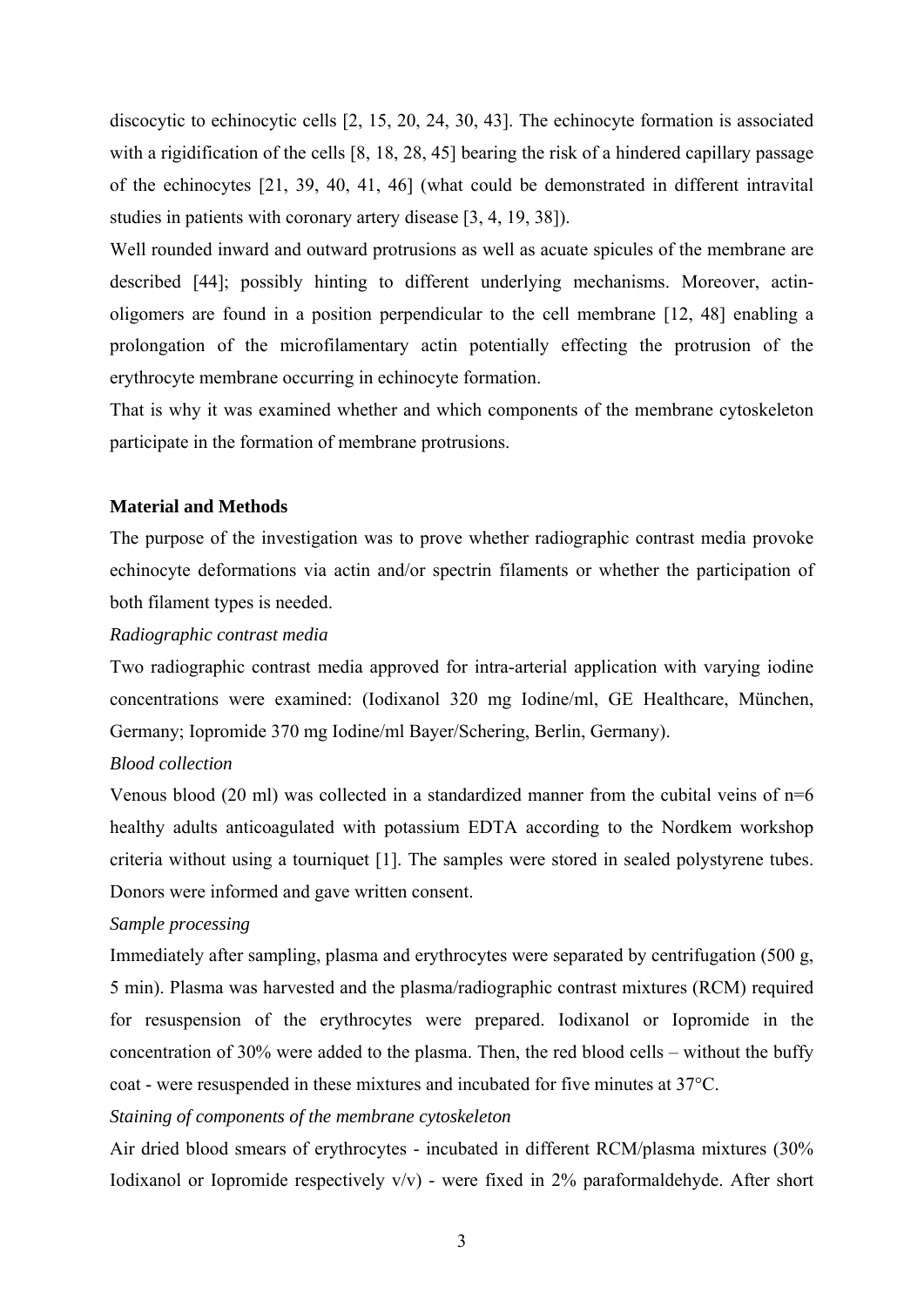rinsing in isotonic PBS (phosphate buffered saline) at room temperature the samples were transferred into cold acetone (-20  $^{0}$ C) for 2 minutes to render the cell membranes permeable for the antibodies. Components of the membrane cytoskeleton were double stained in consecutive procedures to display the distribution of the components in the cytoskeleton. The components were stained either in red (actin; first antibody: polyclonal rabbit anti human actin (Biozol, Eching, Germany, dilution 1: 100 in PBS), second antibody: affinity purified goat anti rabbit IgG TRITC conjugated (Sigma, St Louis, USA, dilution 1: 30 in PBS)) or in green (spectrin; first antibody: SPTB mouse anti human monoclonal antibody against spectrin β-chain (Biozol, Eching, Germany, dilution 1: 30 in PBS), second antibody: affinity purified FITC-coupled anti mouse IgG (Sigma, St. Louis, USA, dilution 1: 30 in PBS)). In case of a very close proximity of these components there is an overlay of the colours red and green resulting in a colour shift towards a light yellow-green colour. Vice versa, if there should be a dissociation of very close components then there would be a colour shift from light yellowgreen to red and green [17, 34].

The cells were displayed using confocal laser scanning microscopy at a primary magnification of 1:63 (TCS SP5, Leica, Wetzlar, Germany).

#### **Results**

#### *Erythrocytes in autologous plasma*

Figure 1 shows erythrocytes in autologous plasma. The membrane cytoskeleton is displayed in a well rounded shape consistent with the shape of discocytes appearing in autologous plasma. The red stained actin component was inhomogeneously distributed over the cells. The actin stain was stronger at the cell periphery and there was a weak stain in the central zone of the erythrocytes. The spectrin stain was spread almost homogeneously over the whole cell.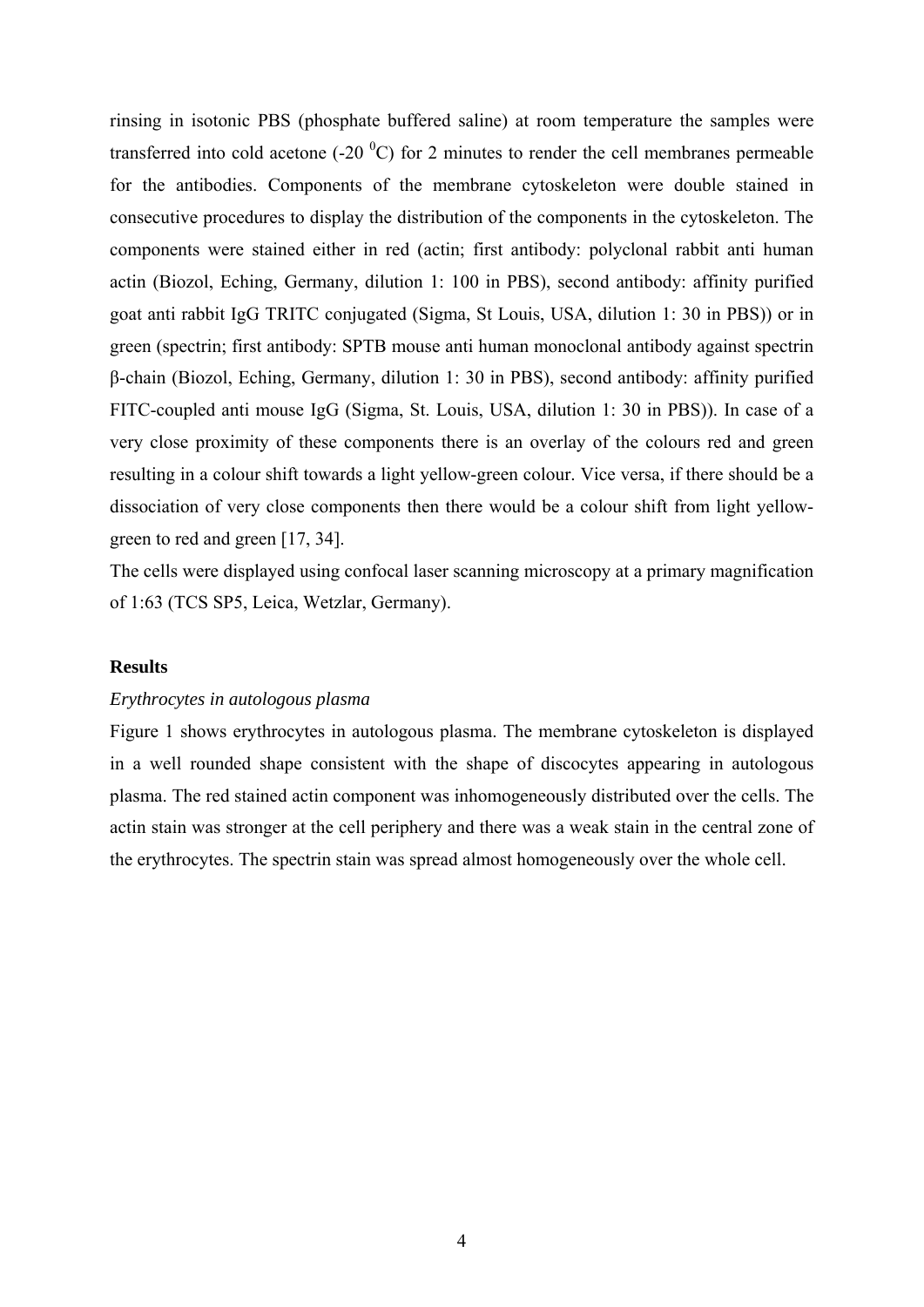Figure 1: Double stained erythrocytes in autologous plasma (actin: left image in red; spectrin: right image in green)



**Figure 2**: Overlay of the double stained coincident images of Figure 1



In Figure 2 almost no light yellow-green colours are visible showing that spectrin and actin are not close enough or co-localized in discocytes.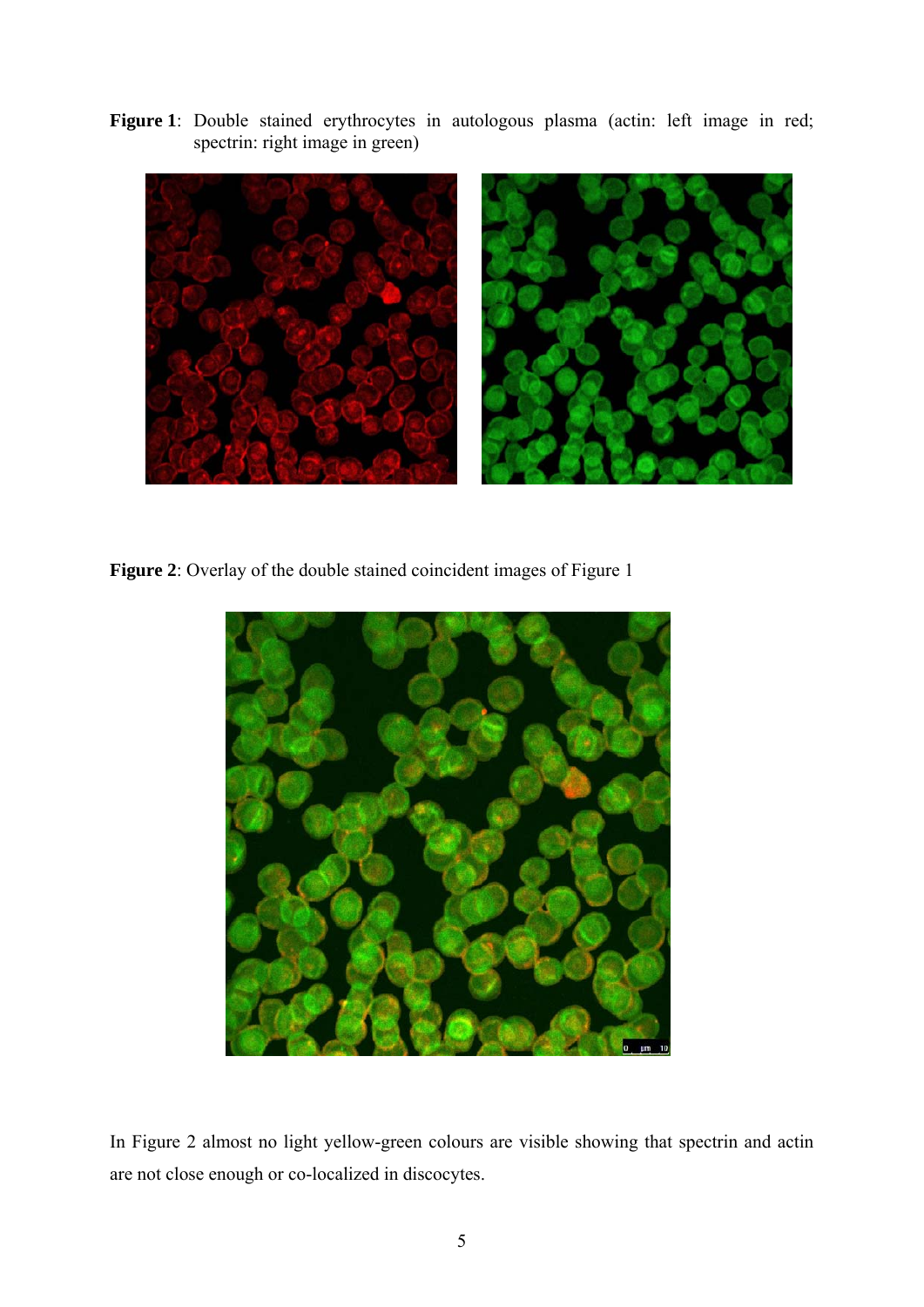Figure 3 shows a magnification of figure 2. Areas where actin and spectrin are co-localized will display light yellow-green colours. The actin display in figure 1 (left image) as well as in figure 3 (white arrow in the figure on the left side) revealed red colours in the centre of the cells. The homogeneous distribution of spectrin in aggregated cells or in clustered cells is displayed in figure 3 as well (white arrow in the figure on the right side). Patches of light yellow-green colours were rarely found and statistically distributed over the cell surface and were very tiny (not greater than one pixel). This indicated that actin and spectrin practically could not be seen to be co-localized in discocytes.

**Figure 3**: Overlay of the double stained (actin, spectrin staining) coincident images of discocytes in autologous plasma



Figure 4 shows magnified details of figure 3 (two erythrocytes marked with white arrows in figure 3). It is evident that actin-spectrin distributions in singularized erythrocytes were different from distributions in aggregated or in clustered erythrocytes. In clustered erythrocytes the spectrin distribution appeared to be more or less homogeneous over the whole cell (see Fig. 4, right), whereas in singularized erythrocytes the red stained actin was displayed in central parts of the cells (see Fig. 4, left).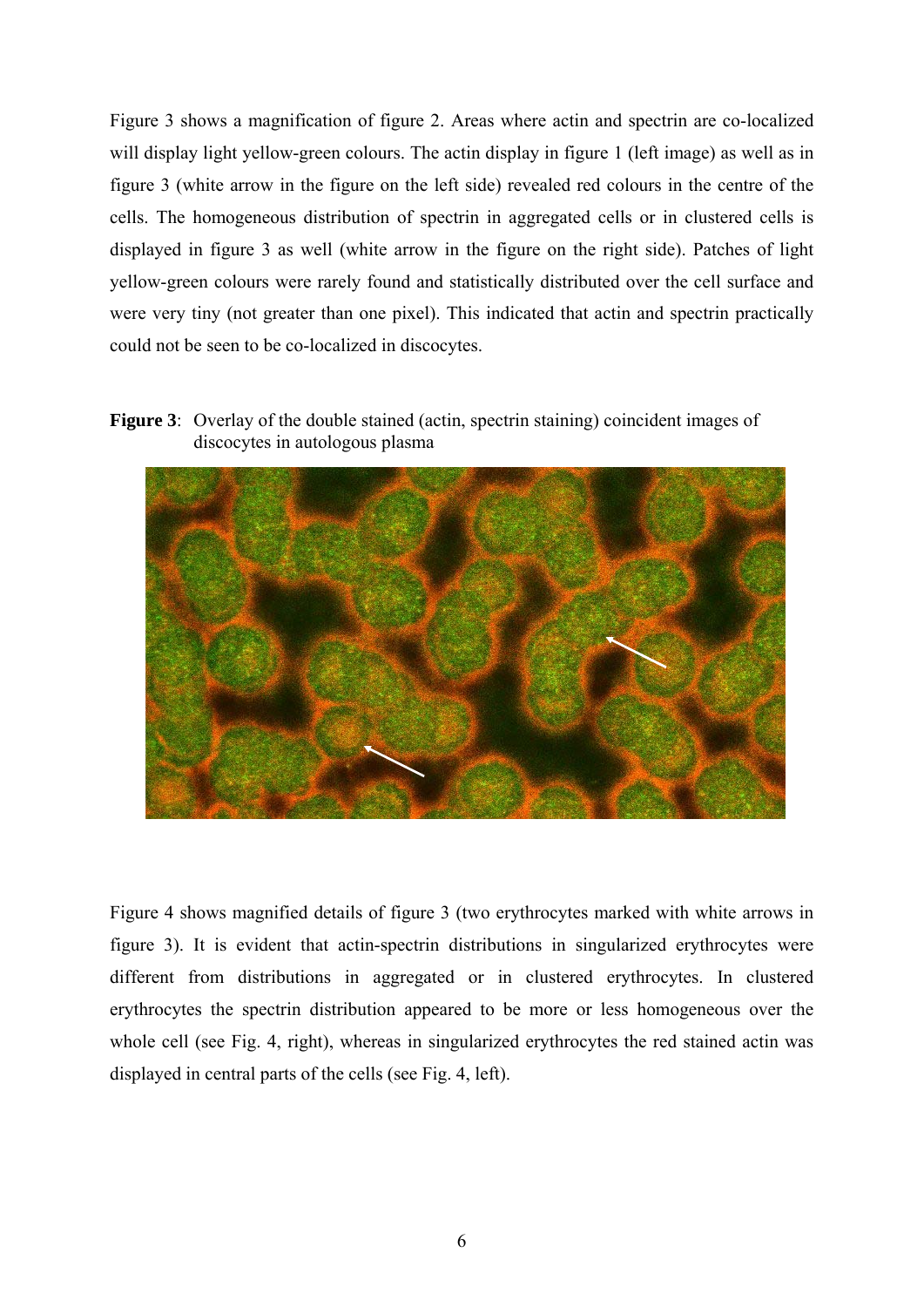**Figure 4**: Actin/spectrin distributions in a singularized (left image) or in clustered discocytes (right image)



Figure 5 (right image) shows a sketch of the tetrameric spectrin distribution in the membrane skeleton of erythrocytes as published by Drenckhahn and the team of Bennett [12, 25]. It was assumed that a mesh of  $\alpha$ -,  $\beta$ -spectrin tetramers underlies the plasma membrane of erythrocytes linked to the membrane by binding proteins such as ankyrin and band 4.1 [12]. The bond length of the lattice on an average amounted to 100 nm which is of the same order as described for the triangular lattice by Zeman et al. [49] (see figure 5, left). Rectangular structures which were visible after spectrin staining were found all over the erythrocyte surface (see Fig. 5, left), some of them marked through an overlay by dotted white lines.

Figure 5: Spectrin-actin-mesh in a discocyte after spectrin-actin double staining displayed by confocal laser scanning microscopy (left image) and a spectrin-actin model of the erythrocytic membrane cytoskeleton (right image, according to [12, 27, 49]) ( $\bigcirc$ : actin-oligomeres;  $\searrow$ :  $\alpha$ -,  $\beta$ -spectrin tetramers)



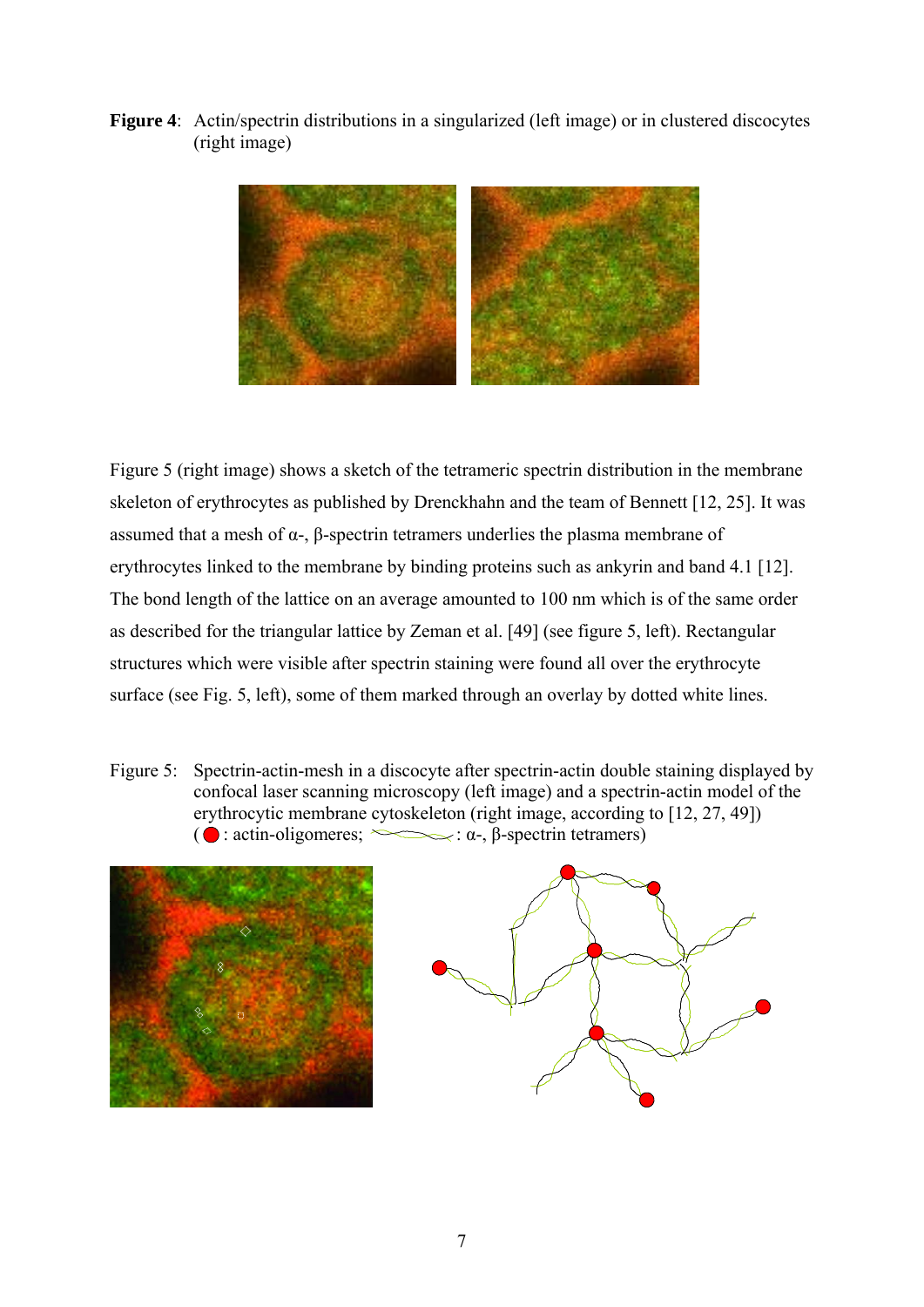The model of the membrane skeleton foresaw lattice crosspoints with actin oligomers perpendicular to the membrane. The small size of these oligomers (13 actin monomers [49]) could explain why the display of actin is only weak in the erythrocyte magnified in Fig. 5, left.

# *Erythrocytes in a plasma-Iodixanol-mixture*

Figure 6 shows erythrocytes suspended in plasma supplemented with Iodixanol320 (30% Iodixanol v/v).

**Figure 6**: Double staining of erythrocytes (actin: left image in red; spectrin: right image in green) after incubation in plasma supplemented with Iodixanol320



The distribution of actin was inhomogeneous as well with a slight attenuation of actin staining in central parts of the cells compared to cells suspended in autologous plasma. There was a slight enhancement of red stained dots hinting to aggregated actin. A few of these dots showed also in erythrocytes suspended in autologous plasma but there were clearly more of them in erythrocytes suspended in plasma supplemented with Iodixanol. Spectrin stained erythrocytes after incubation in plasma supplemented with Iodixanol did not differ from erythrocytes incubated in autologous plasma.

The overlay of the double stained (actin, spectrin staining) coincident images (Fig. 7) practically did not reveal differences between erythrocytes suspended in autologous plasma or in a plasma/Iodixanol mixture.

It is noteworthy that there was an enhancement of erythrocyte aggregation compared to erythrocytes suspended in autologous plasma.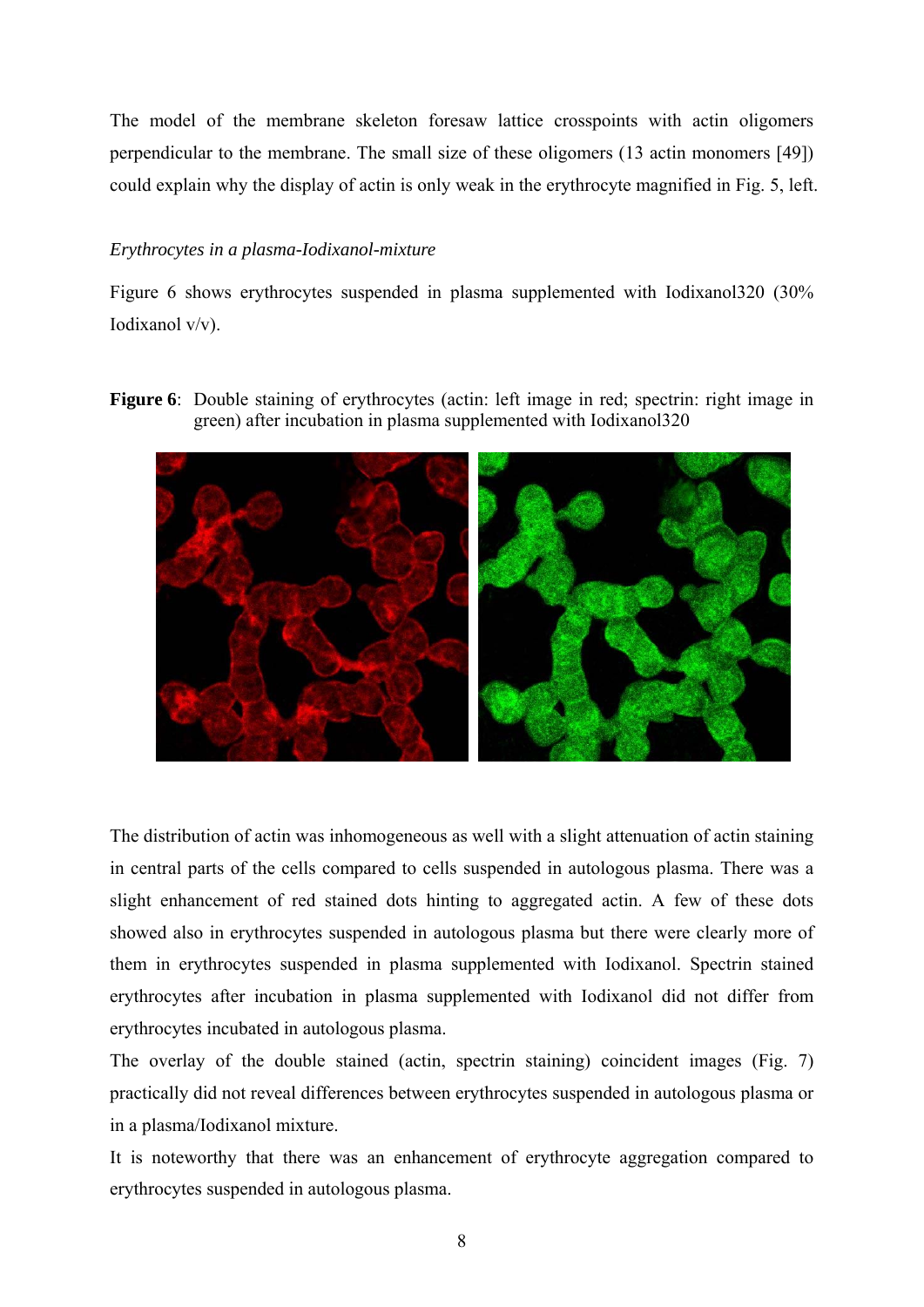Figure 7: Overlay of the double stained (actin, spectrin staining) coincident images of discocytes in plasma supplemented with Iodixanol320 (30% v/v)



*Erythrocytes in a plasma-Iopromide370 mixture* 

Figure 8 shows erythrocytes suspended in a plasma supplemented with Iopromide370 (30% Iopromide v/v).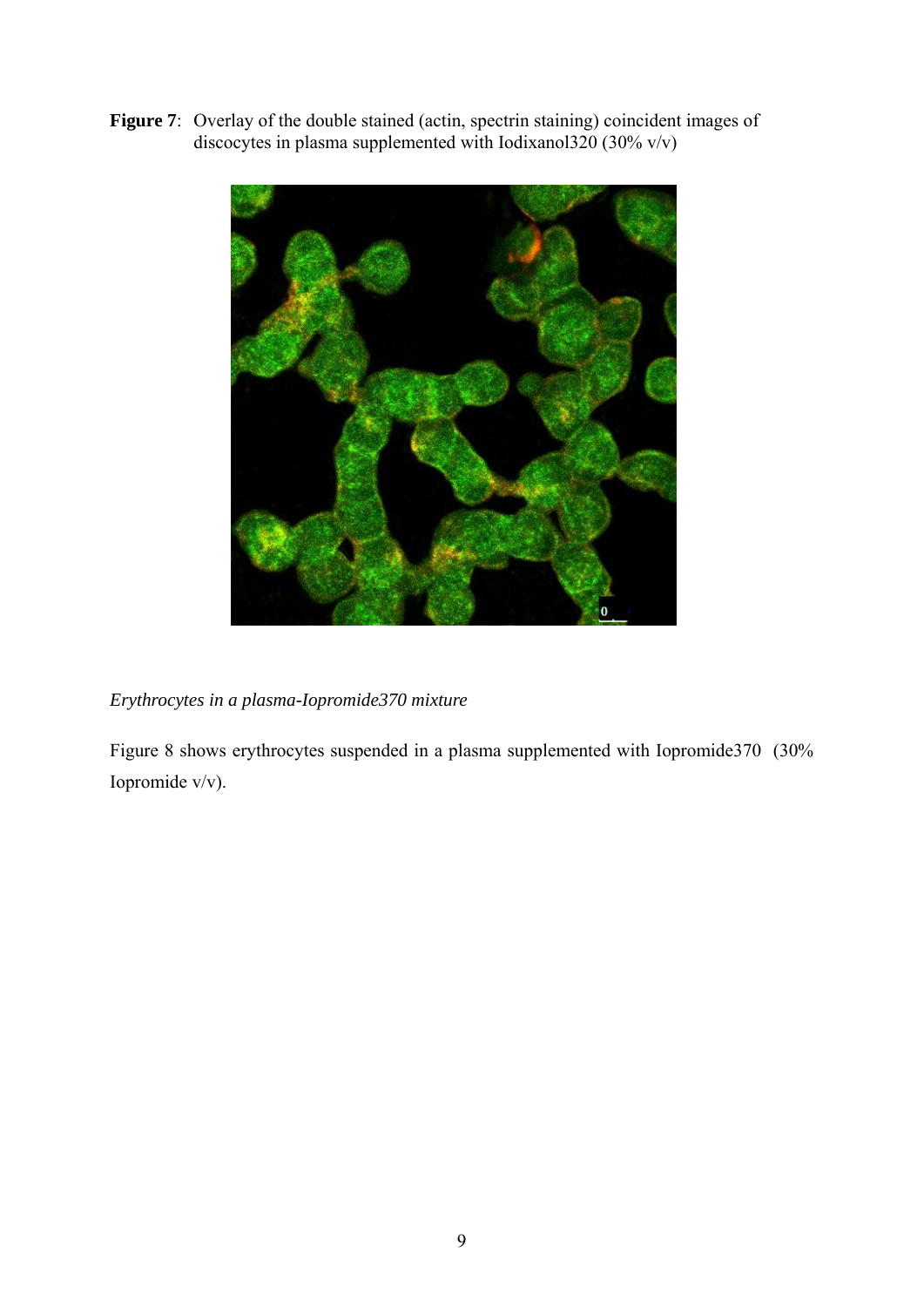**Figure 8**: Double staining of erythrocytes after incubation in plasma supplemented with Iopromide370 (actin: left image in red; spectrin: right image in green)



The spectrin staining revealed that the membrane cytoskeleton practically acquired a rectangular shape after incubation in plasma supplemented with Iopromide370. This was completely different from the results seen after incubation in a plasma/Iodixanol320 mixture. (One should keep in mind that here the membrane cytoskeleton was displayed and not the shape of the erythrocyte membrane as in the light microscope). This coincided with a completely different distribution of the spectrin mesh. There was no longer the more or less homogeneous spectrin distribution as it appeared after incubation of erythrocytes in autologous plasma or in a plasma/Iodixanol320 mixture. Now, there was a strong spectrin staining at the border of the cells showing also a strong spectrin banding at the cell border and a less strong banding inside the cells (see Fig. 9).

After incubation of erythrocytes in a plasma/Iodixanol320 mixture a slightly enhanced erythrocyte aggregation was observed. Now, in erythrocytes suspended in a plasma/Iopromide370 mixture, there was a strong aggregation of erythrocytes accompanied by rosette formation and by formation of rouleaux and crossed aggregates.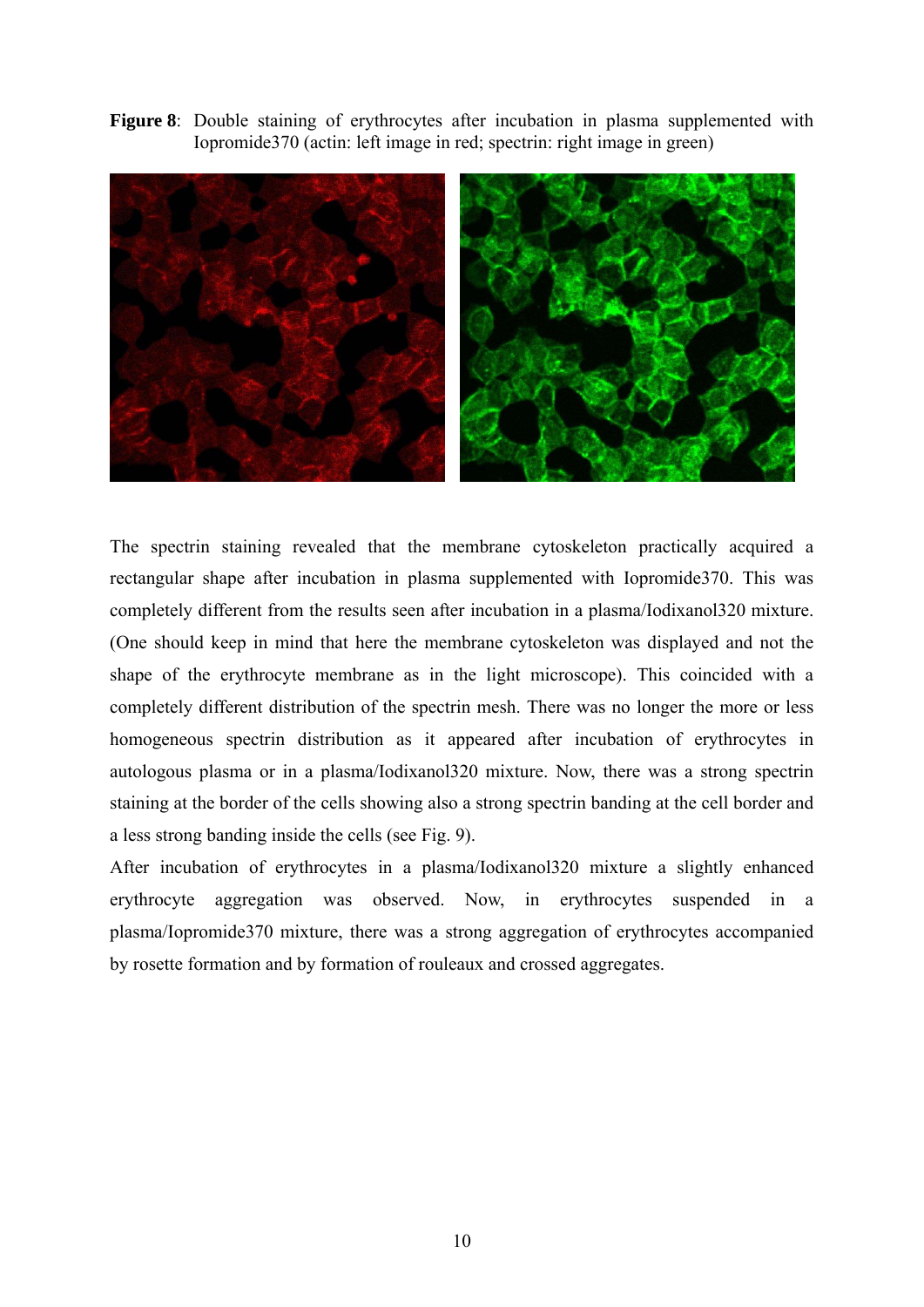**Figure 9**: Overlay of the double stained (actin in red, spectrin in green) coincident images of erythrocytes in plasma supplemented with Iopromide 370 (30% Iopromide v/v)



This image overlay demonstrates that on one hand there was a clear dissociation of red and green stained components in central cell parts and on the other hand there was a marked association of spectrin and actin components at the cell rim coinciding with a spectrin–actin co-localization revealed by the appearance of light yellow-green colour bands.

The supplementation of Iopromide370 to the plasma induced changes of the erythrocyte membrane which can be described as rounded bubble-like protrusions. Acuate spicules - as described in literature for echinocytes (see Fig. 10B, modified from [43]) - could not be observed here (though about 80% of erythrocytes show such spicules after incubation of erythrocytes in a Iopromide/plasma mixture [20]). Figure 10A shows erythrocytes after incubation in plasma supplemented with Iopromide370 (confocal laser scanning microscopy, electronically magnified). The actin-spectrin double staining revealed that the well rounded protrusions were at least coated with actin. The rectangularly shaped membrane cytoskeleton mainly showed spectrin and co-localized actin which can be deduced from the light yellowgreen coloured bands. Such co-localized spectrin-actin bands were visible also at the membrane roots of the protrusions.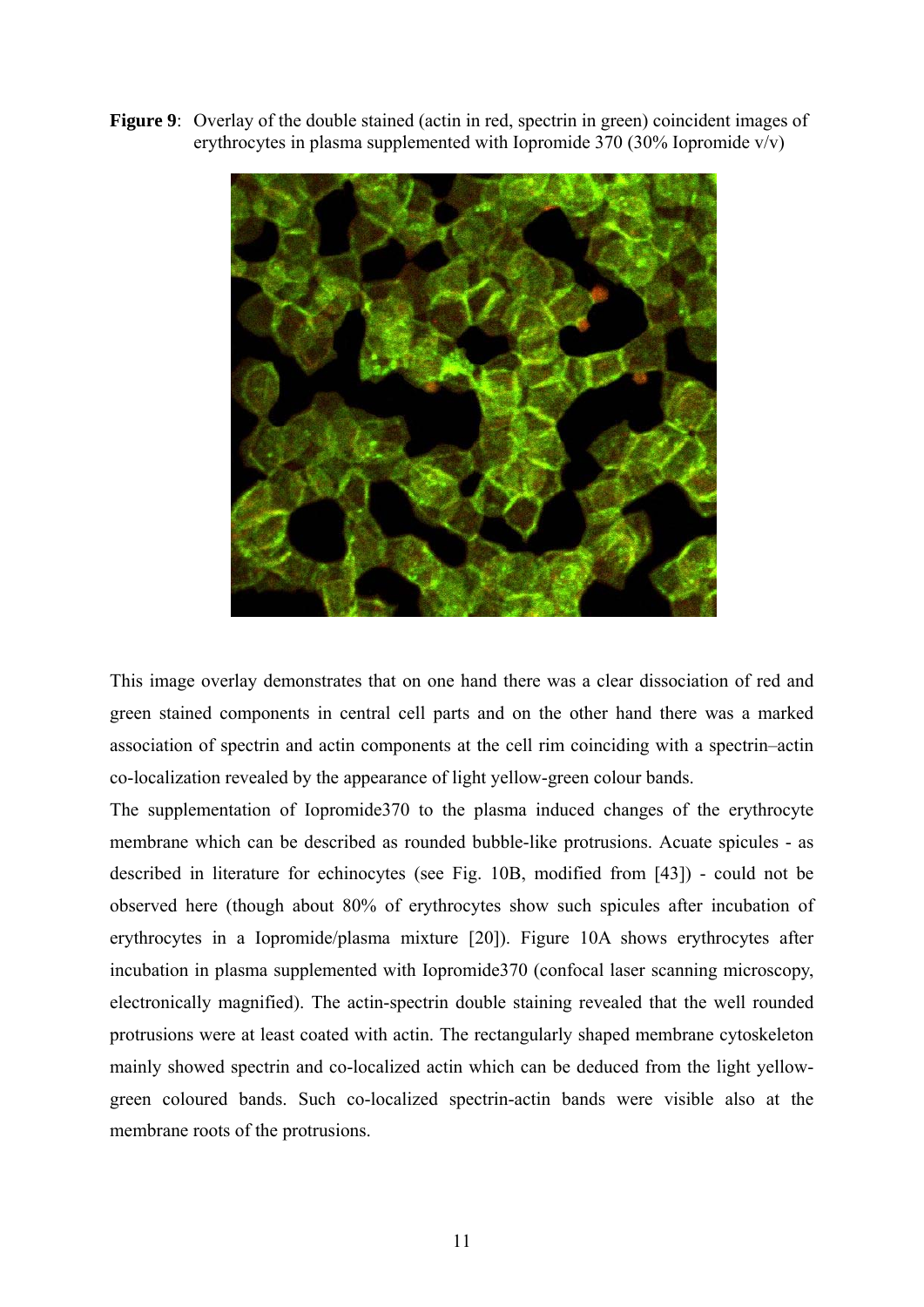**Figure 10**: Erythrocytes after incubation in a plasma/Iopromide370 mixture (30% v/v) 10 A: confocal laser scanning microscopy

 10B: scanning electron microscopy, modified from [43], copyright 2005, with permission from IOS Press.



Inside the cells there was band like clustering of spectrin, stained weaker, starting from the cell border and oriented towards the membrane roots of the protrusions. The homogeneous distribution of spectrin observed in discocytes could not be demonstrated in central cell parts of echinocytes (see Fig. 10A) where the dissociation of actin and spectrin components was realized instead. This was accompanied by long actin filaments originating from the lateral cell border, passing through whole cells and obviously ending in the opposite cell border. Thick bundles (diameter:  $1.7 \mu m$ ) of long actin fibres coated (or filled up completely) the protrusions (see Fig. 10A). At the membrane root of the protrusions circular spectrin-actin bands were found whose light yellow-green colours indicated co-localized spectrin and actin.

# **Discussion**

Here is shown for the first time how the spectrin-actin structure of erythrocytes is changed after their incubation in mixtures of plasma and radiographic contrast media. There was an obvious and strong translocation of spectrin-actin components to the periphery of erythrocytes after suspension in a plasma/Iopromide370 mixture. The co-localization of these two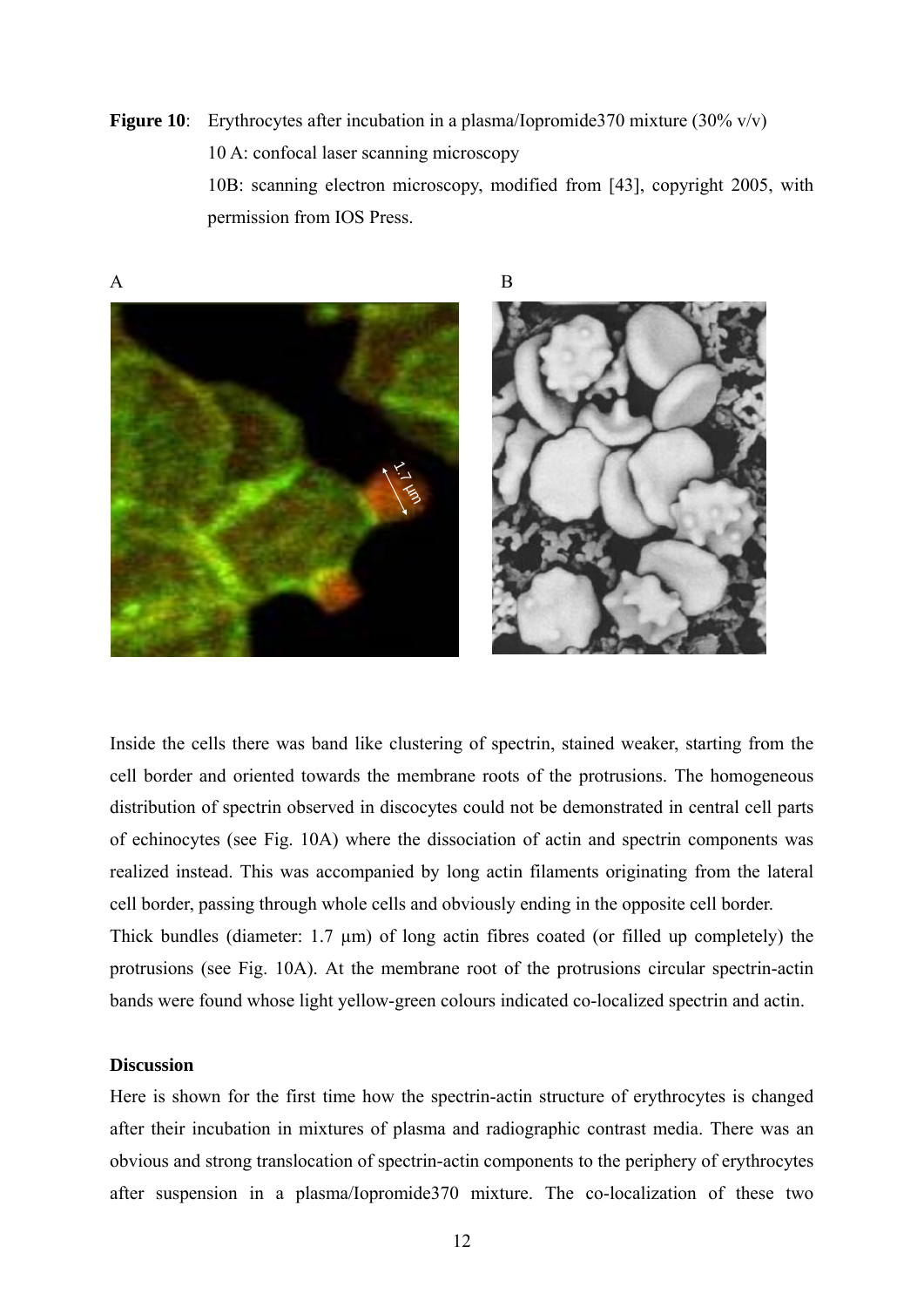components - which was rarely observed in discocytes (see Fig.  $1 - 4$ ) – leaves us to assume that there was an induction of actin-spectrin complexes at the cell periphery but not in the cell interior. Here a dissociation of long weakly stained spectrin bands from very long and thin actin fibres prevailed (see Fig. 10). These changes were not observed when erythrocytes were incubated in a plasma/Iodixanol320 mixture.

In former publications the incorporation/intercalation of contrast media molecules into the outer leaflet of the membrane bilayer was discussed as the possible cause [20, 43] according to the bilayer couple hypothesis of Sheetz and Singer [37]. This scenario was recently shown to be not very likely [14], so that there is still the question which could be the mechanisms for the echinocyte formation. As a possible and known mechanism for the translocation of parts of the membrane to the exterior or to the interior, e.g. interactions of actin with myosin might be the most likely ones producing movement or inducing stress e.g. through sliding of opposing filaments as is typical of muscle movement. This mechanism seems to be appropriate for exocytotic processes in somatic cells [32] concerning e.g. Weibel-Palade bodies (from endothelial cells [33]), lamellar bodies (from lung cells [29]), or acinar granules (from pancreatic cells [31]), and it might be active also in erythrocytes with the expulsion of the nucleus from pro-erythrocytes, as was shown by the bundling of actin [22].

Supplementation of plasma with Iopromide370, only, led to gross changes of the spatial structure of the membrane cytoskeleton in this study. The homogeneous net-like structure of spectrin – as was found in erythrocytes suspended in autologous plasma or also in plasma supplemented with Iodixanol320 – was changed to a distribution of spectrin concentrated in the membrane-near regions with the appearance of spectrin-actin co-localization coinciding with a transition from discocytes to echinocytes. Co-localized spectrin with actin was also found around the membranous roots of the protrusions. In central parts of the cells there was a pronounced dissociation of spectrin and actin; green coloured condensed spectrin bundles originating from the cell membrane reached up to the root of the protrusions. Separate from this there were also fine long actin filaments passing through the whole cell.

The membrane protrusions appeared as well rounded bubbles (see Fig. 10B) and not as acuate spicules (often described for echinocytes). The protrusions were at least coated with dense, very long actin bundles (see Fig. 10A). Spectrin-actin complexes (deduced from the light yellow-green colours possibly indicating the formation of spectrin-actin complexes), were found at the roots of the protrusions and reported to accelerate the actin polymerization [7], which could then generate such long and thin actin fibres observed in this study. The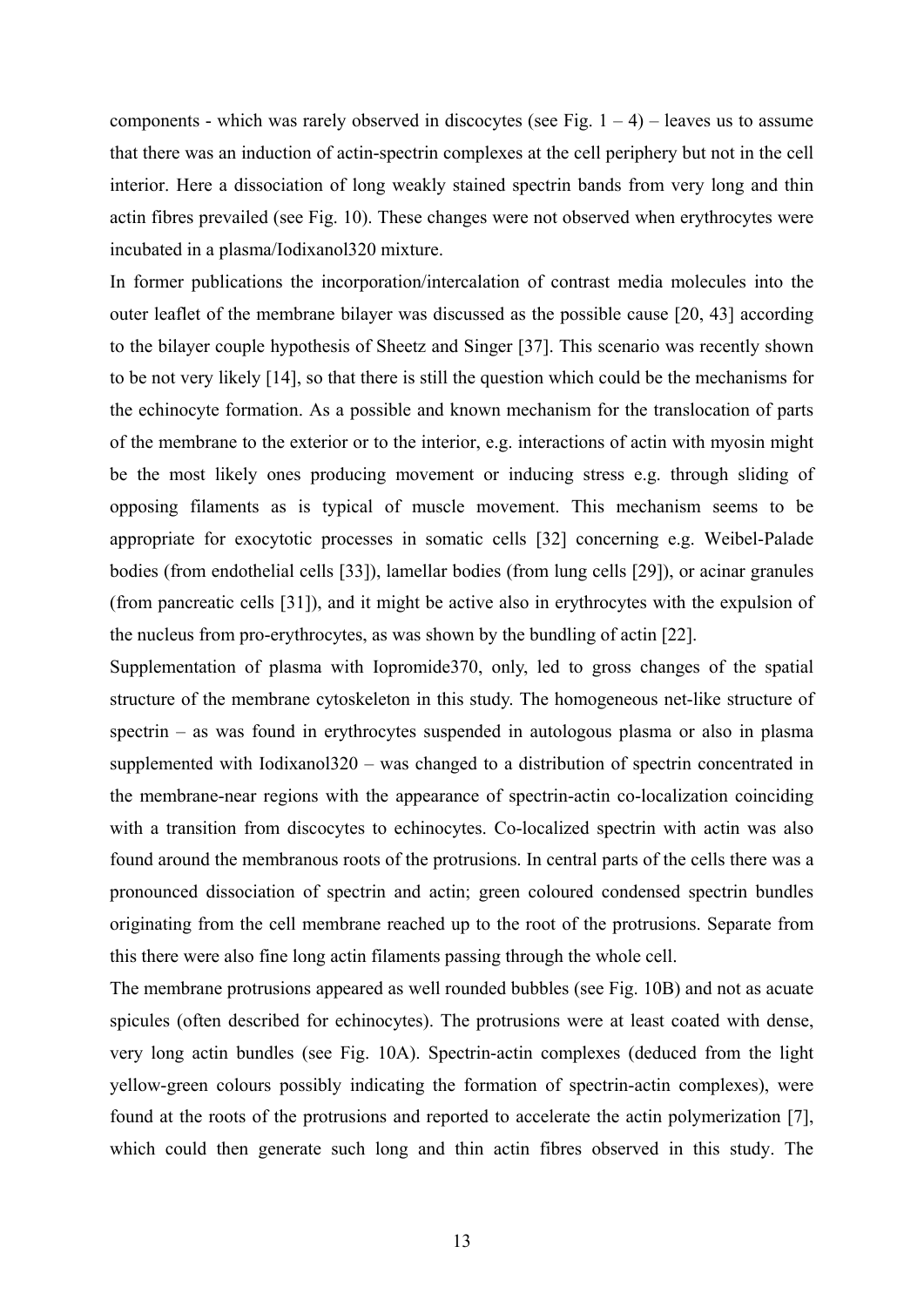generation of membrane-anchored actin rings is assumed to support contractile forces in different cell types to effect exocytotic processes [32].

It can be assumed that spectrin bands – found in the cell interior – can act as control structures for the active translocation of actin bundles to the exterior thereby generating a protrusion. The spectrin-actin band at the root of the protrusion could then be the anchoring structure responsible for the relative movement of a membrane part to the outside. The anchoring structure itself seems to be linked locally by membrane proteins (e.g. ankyrin, band 4.1, band 3 [10, 35]) to the surrounding membrane and transcellularly by spectrin bands to lateral and opposite parts of the echinocyte membrane.

At the same time the spectrin bands restrict the deformability of the echinocytes due to a fixation of opposing parts of the erythrocyte membrane. The lowered deformability of echinocytes has been shown multiply in the past [18, 28, 47].

The aggregation of erythrocytes (see Fig. 7) after incubation in plasma/Iopromide370 mixture differed strongly from the behaviour of erythrocytes incubated in plasma/Iodixanol320 mixtures or of cells in autologous plasma in line with earlier studies [2, 15, 20, 24, 43].

The changes in membrane cytoskeleton after addition of radiographic contrast media to the suspension medium were unknown up to now as was the local distribution of cytoskeletal components. Whether the observed alterations are fully reversible has to be doubted. It is especially doubtful whether and how those protrusions filled up with great amounts of actin fibers could be completely relocated. This could coincide with a loss of actin (sometimes found isolated outside of cells) and a possible deterioration of the cell function.

## **Conclusion**

Differences observed in the formation of echinocytes after incubation of erythrocytes in different plasma – radiographic contrast mixtures could be confirmed by this study. Subcellular mechanisms were found as causes for the different effects of Iodixanol320 in comparison to Iopromide370 on echinocyte formation. Evidently Iopromide370 induced stronger and different changes in the membrane cytoskeleton of erythrocytes and echinocyte formation.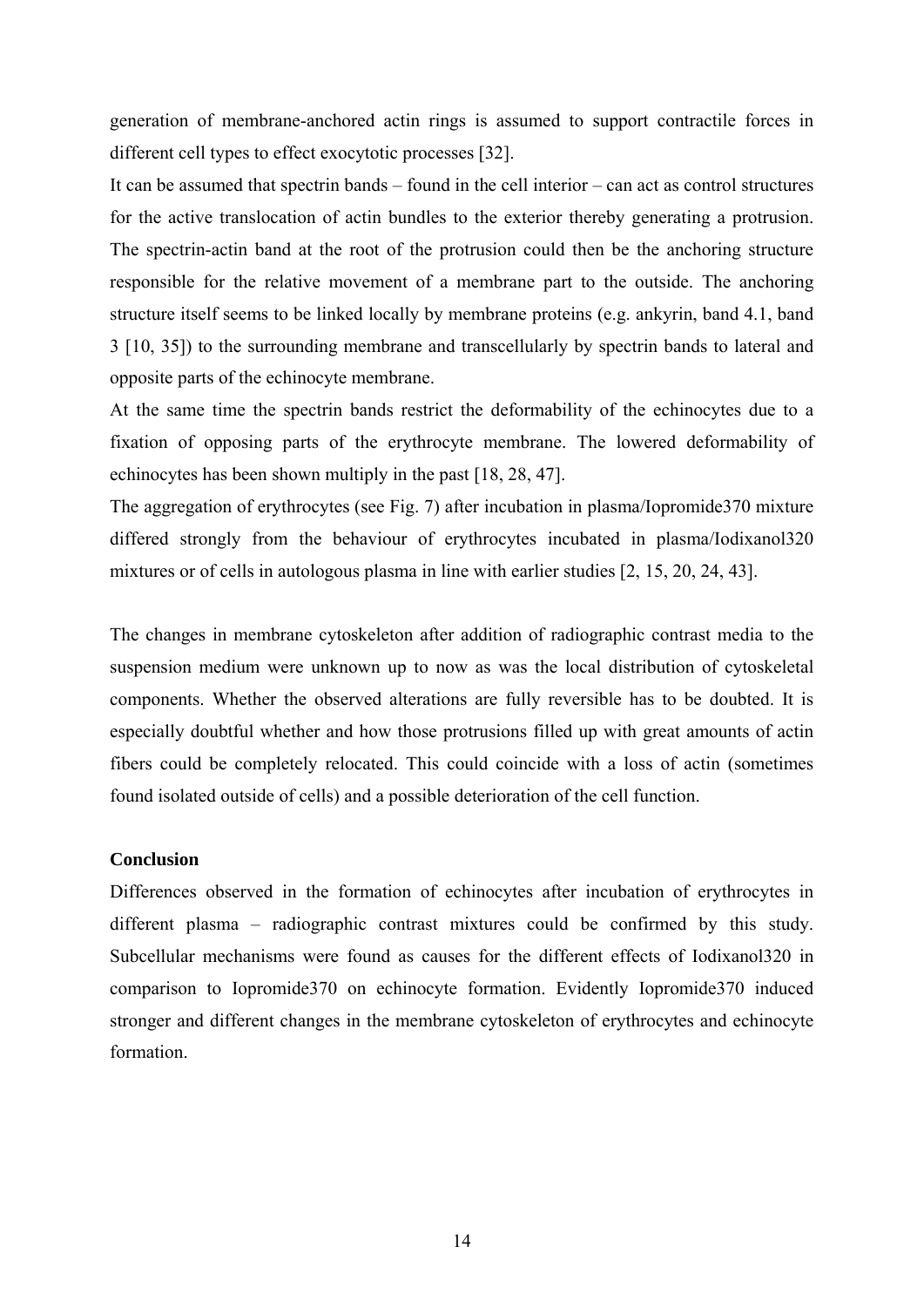#### **References**

- [1] Alström T, Gräsbeck R, Hjelm M, and Skandsen S, Recommendations concerning the collection of reference values in clinical chemistry and activity report, *Scand J Clin Lab Invest* **35** (1975), 1- 43.
- [2] Aspelin P. Effect of ionic and non-ionic contrast media on morphology of human erythrocytes. *Acta Radiol* **19** (1978), 675 – 687.
- [3] Bach R, Jung F, Scheller B, Hummel B, Özbek C, Spitzer S, Schieffer H. Influence of a nonionic X-ray contrast medium on the microcirculation. *Acta Radiol* **37** (1996), 214 - 217.
- [4] Bach R, Gerk U, Mrowietz C, and Jung F, Influence of a new monomeric nonionic radiographic contrast medium (iobitridol-350 versus NaCl) on cutaneous microcirculation: single-center, prospective, randomized, double-blind phase IV study in parallel group design, *Microvasc Res* **60** (2000), 193 - 200.
- [5] Becker PS, and Lux SE, Hereditary spherocytosis and related disorders, *Clin Haematol* **14** (1985), 15-43
- [6] Bennett V, and Baines AJ, Spectrin and ankyrin-based pathways: metazoan inventions for integrating cells into tissues. *Physiol Rev* **81** (2001), 1353–1392.
- [7] Brenner SL, and Korn ED. Spectrin/actin complex isolated from sheep erythrocytes accelerates actin polymerization by simple nucleation. Evidence for oligomeric actin in the erythrocyte cytoskeleton. *J Biol Chem* **255** (1980) 1670-6.
- [8] Chabanel A, Reinhart W, and Chien S. Increased resistance to membrane deformation of shape-transformed human red blood cells. *Blood* **69** (1987), 739-43.
- [9] Connes P, Machado R, Hue O, and Reid H. Exercise limitation, exercise testing and exercise recommendations in sickle cell anemia. *Clin Hemorheol Microcirc* **49** (2011), 151-63.
- [10] Denker SP, and Barber DL. Ion transport proteins anchor and regulate the cytoskeleton**.** Curr Opin Cell Biol. 2002; 14(2): 214-20.
- [11] Diez-Silva M., Dao M., Han J., Lim C.-T., and Suresh S. Shape and Biomechanical Characteristics of Human Red Blood Cells in Health and Disease, *MRS Bull* **35** (2010), 382–388.
- [12] Drenckhahn D. Removal of old and abnormal red blood cells from circulation: mechanical and immunological mechanisms. In: Red blood cells, rheology and aging. Springer, Berlin 1988, 62 – 76.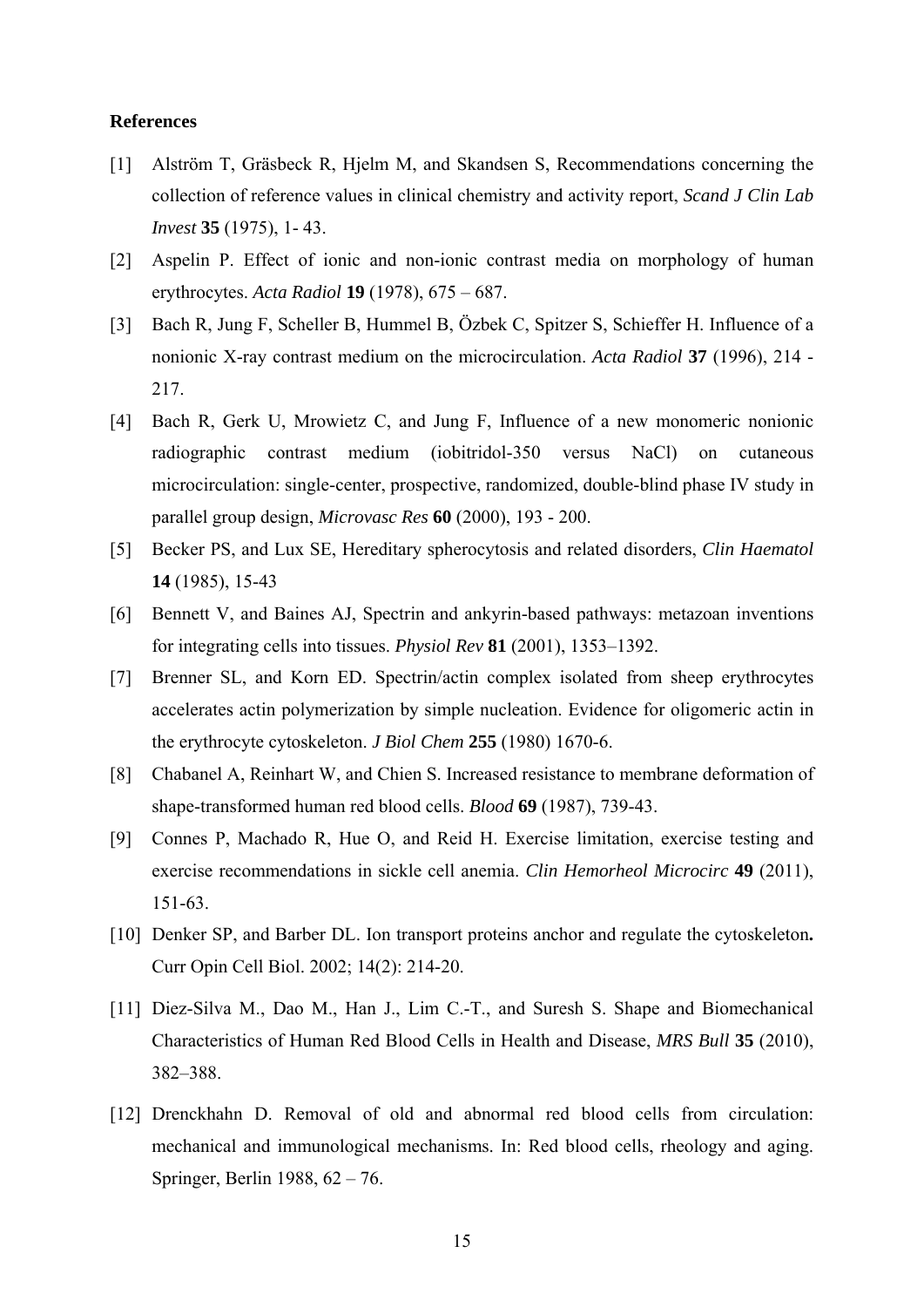- [13] Evans E, and Fung YC, Improved measurement of the erythrocyte geometry. *Microvasc Res* **4** (1972), 335–347.
- [14] Franke RP, Minkow A, Hiebl B, Fuhrmann R, Mrowietz C, and Jung F, Embedding of radiographic media molecules in the membrane of erythrocytes, *Clin Hemorheol Microcirc* **46** (2010), 225 – 232.
- [15] Hardeman MR, Goedhart P, and Koen IY, The effect of low-osmolar ionic and nonionic contrast media on human blood viscosity, erythrocyte morphology, and aggregation behaviour, *Investigative Radiology* **26** (1991), 810 – 819.
- [16] Hauw JJ, Berger B, and Escourolle R, Ultrastructural observations on human cerebral capillaries in organ culture. *Cell Tissue Res* **163** (1975), 133-50.
- [17] Jackson CJ, Garbett PK, Nissen B, and Schrieber L, Binding of human endothelium to Ulex europaeus I-coated Dynabeads: application to the isolation of microvascular endothelium. *J Cell Sci* **96** (1990), 257 – 262.
- [18] Jinbu Y, Sato S, Nakao T, Nakao M, Tsukita S, Tsukita S, and Ishikawa H, The role of ankyrin in shape and deformability change of human erythrocyte ghosts, *Biochim Biophys Acta* **773** (1984), 237-45.
- [19] Jung F, Matschke K, Mrowietz C, Tugtekin SM, Geissler T, Keller S, and Spitzer SG, Influence of radiographic contrast media on myocardial tissue oxygen tension: NaClcontrolled, randomised, comparative study of iohexol versus iopromide in an animal model, *Clin Hemorheol Microcirc* **28** (2003), 189 - 200.
- [20] Jung F, Mrowietz C, Rickert D, Hiebl B, Park JW, and Franke RP, The effect of radiographic contrast media on the morphology of human erythrocytes, *Clin Hemorheol Microcirc* **38** (2008), 1 – 11.
- [21] Jung F, From hemorheology to microcirculation and regenerative medicine: Fåhraeus Lecture 2009, *Clin Hemorheol Microcirc* **45** (2010), 79-99.
- [22] Koury ST, Koury MJ, and Bondurant MC, Cytoskeletal distribution and function during the maturation and enucleation of mammalian erythroblasts, *J Cell Biol* **109** (1989),  $3005 - 3013$ .
- [23] Lamarre Y, Petres S, Hardy-Dessources MD, Sinnapah S, Romana M, Laurance S, Lemonne N, Gysin J, and Connes P, Abnormal flow adhesion of sickle red blood cells to human placental trophoblast extracellular matrix, *Clin Hemorheol Microcirc* **51** (2012), 229-34.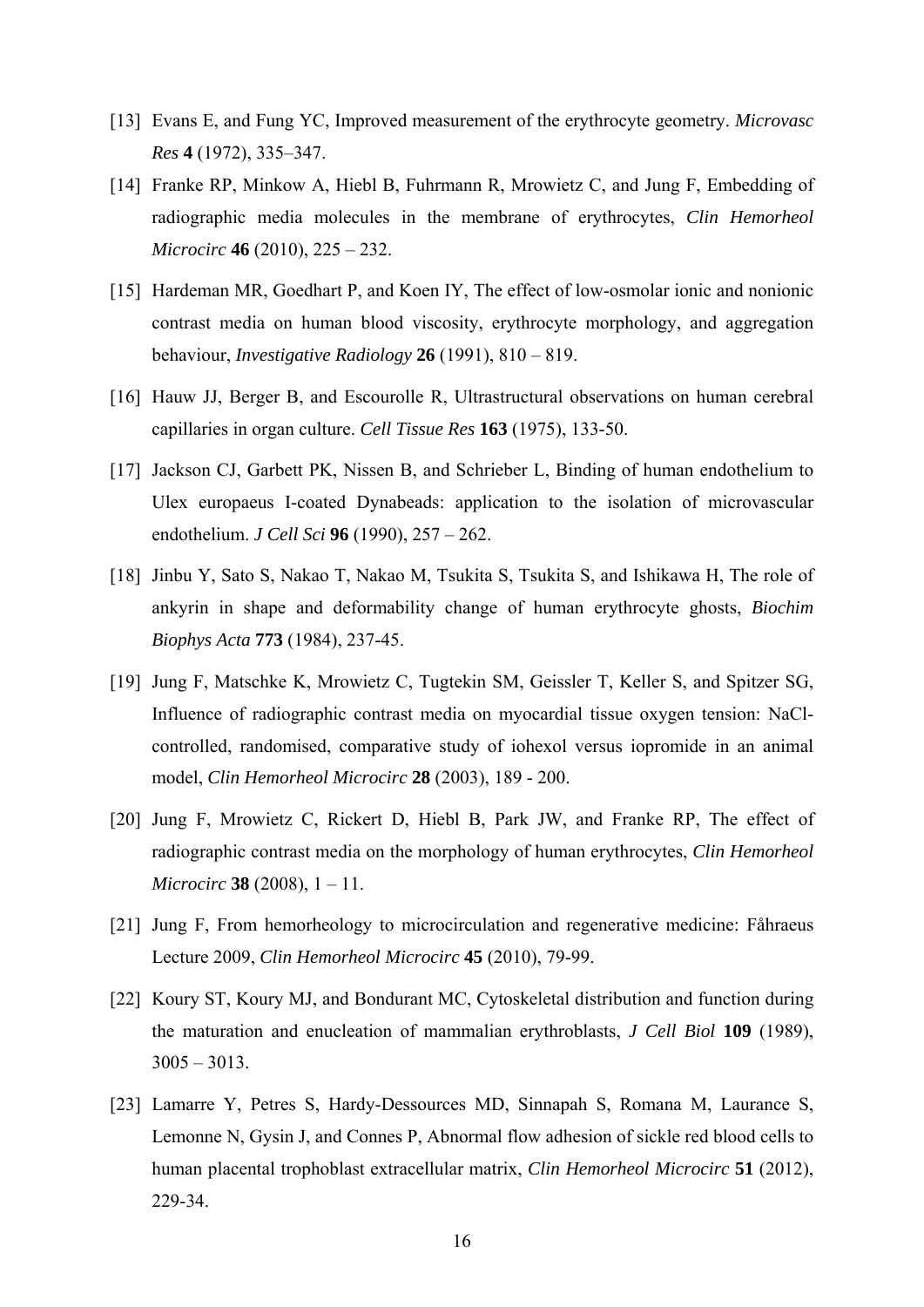- [24] Lerche D, and Hennicke G, The effects of different ionic and non-ionic x-ray contrast media on the morphological and rheological properties of human red blood cells, *Clin Hemorheology* **12** (1992), 341 – 335.
- [25] Li J, Lykotrafitis G, Dao M, and Suresh S, Cytoskeletal dynamics of human erythrocyte, *Proc Natl Acad Sci U S A* **104** (2007), 4937-42.
- [26] Low PS, Waugh SM, Zinke K, and Drenckhahn D, The role of hemoglobin denaturation and band 3 clustering in red blood cell aging, *Science* **227** (1985), 531 – 3.
- [27] Matsuoka Y, Li X, and Bennett V, Adducin is an in vivo substrate for protein kinase C: phosphorylation in the MARCKS-related domain inhibits activity in promoting spectrinactin complexes and occurs in many cells, including dendritic spines of neurons, *J Cell Biol* **142** (1998), 485-97.
- [28] Meiselman HJ, Morphological determinants of red cell deformability, *Scand J Clin Lab Invest* Suppl. 1981; 156: 27-34.
- [29] Miklavc P, Wittekindt OH, Felder E, and Dietl P,  $Ca^{2+}$ -dependent actin coating of lamellar bodies after exocytotic fusion: a prerequisite for content release or kiss-and-run, Ann N Y Acad Sci 1152 (2009), 43-52.
- [30] Mrowietz C, Franke RP, and Jung F, Influence of different radiographic contrast media on the echinocyte formation of human erythrocytes, *Clin Hemorheol Microcirc* **50**  $(2012), 35 - 48.$
- [31] Nemoto T, Kojima T, Oshima A, Bito H, and Kasai H, Stabilization of exocytosis by dynamic F-actin coating of zymogen granules in pancreatic acini, J Biol Chem 279 (2004), 37544-50.
- [32] Nightingale TD, Cutler DF, and Cramer LP, Actin coats and rings promote regulated exocytosis, Trends in Cell Biology 22 (2012), 329 – 337.
- [33] Nightingale TD, White IJ, Doyle EL, Turmaine M, Harrison-Lavoie KJ, Webb KF, Cramer LP, and Cutler DF, Actomyosin II contractility expels von Willebrand factor from Weibel-Palade bodies during exocytosis, J Cell Biol 194 (2011), 613-29.
- [34] Noria S, Xu F, McCue S, Jones M, Gottlieb AI, and Langille BL, Assembly and Reorientation of Stress Fibres Drives Morphological Changes to Endothelial Cells Exposed to Shear Stress, *Am J of Pathology* **164** (2004), 1211 – 1223.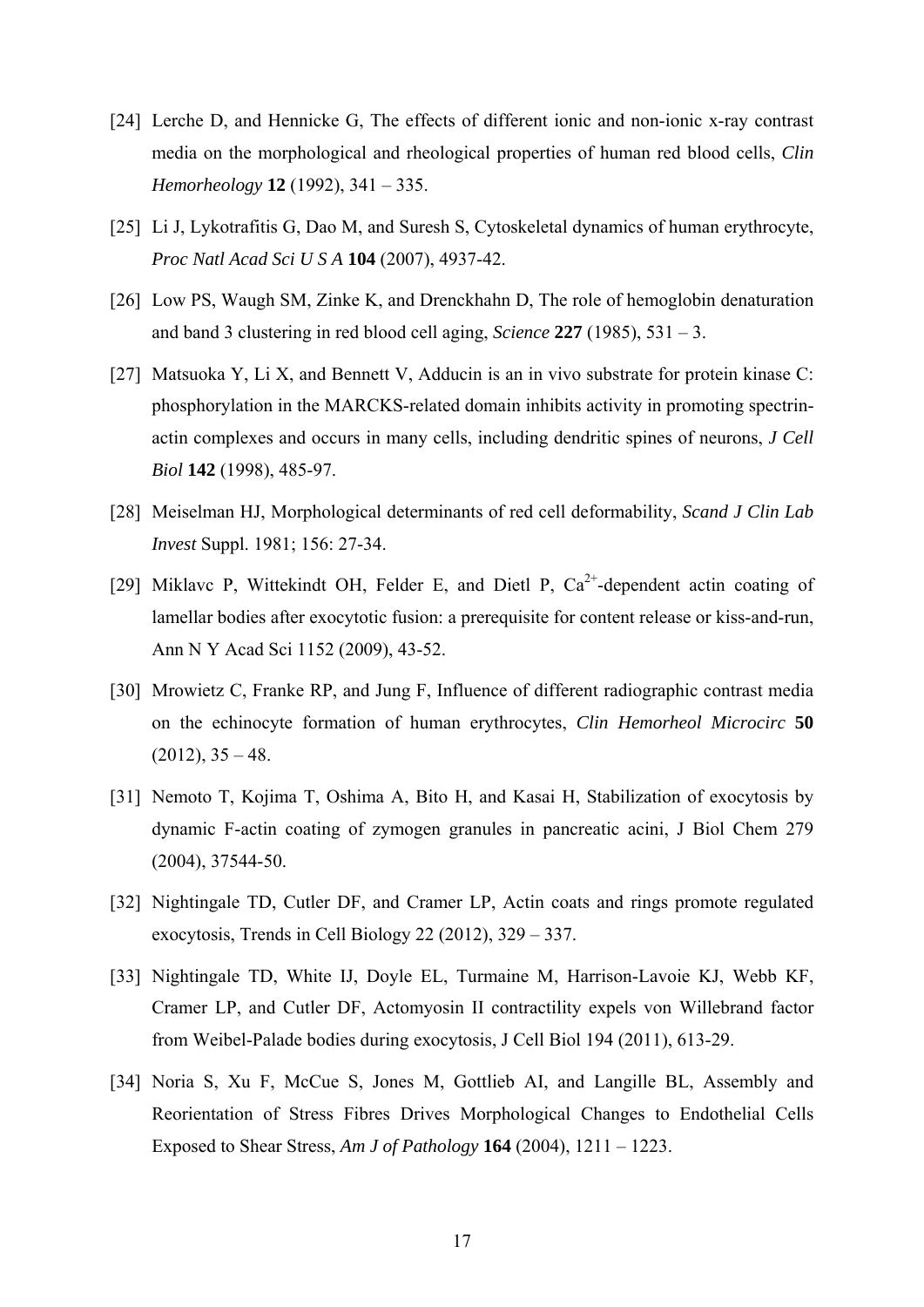- [35] Palek J, and Sahr KE, Mutations of the red blood cell membrane proteins: from clinical evaluation to detection of the underlying genetic defect, *Blood* **80** (1992), 308-30.
- [36] Sackmann E, Mikromechanik der Zelle, *Physik Journal* **3** (2004), 35 42.
- [37] Sheetz MP, and Singer SJ, Equilibrium and kinetic effects of drugs on the shape of human erythrocytes, *J Cell Biol* **70** (1976), 247 - 251.
- [38] Spitzer S, Münster W, Sternitzky R, Bach R, and Jung F, Influence of Iodixanol-270 and Iopentol-150 on the microcirculation in man: influence of viscosity on capillary perfusion, *Clin Hemorheol Microcirc* **20** (1999), 49 - 55.
- [39] Reinhart WH, Singh-Marchetti M, and Straub PW, The influence of erythrocyte shape on suspension viscosities**,** *Eur J Clin Invest* **22** (1992), 38-44.
- [40] Reinhart WH, and Chien S, Roles of cell geometry and cellular viscosity in red cell passage through narrow pores, *Am J Physiol* **248** (1985), C473 – C479.
- [41] Reinhart WH, and Chien S, Red cell rheology in stomatocyte-echinocyte transformation: roles of cell geometry and cell shape, *Blood* **67** (1986), 1110 – 1118.
- [42] Reinhart WH, Sung LP, Sung KL, Bernstein SE, and Chien S, Impaired echinocytic transformation of ankyrin- and spectrin-deficient erythrocytes in mice, *Am J Hematol* **29**  $(1988)$ ,  $195 - 200$ .
- [43] Reinhart WH, Pleisch B, Harris LG, and Lütolf M, Influence of contrast media (iopromide, ioxaglate, gadolinium-DOTA) on blood viscosity, erythrocyte morphology and platelet function, *Clin Hemorheol Microcirc* **32** (2005), 227 – 239.
- [44] Reinhart WH, Peculiar red cell shapes: Fåhraeus Lecture 2011, *Clin Hemorheol Microcirc* **49** (2011), 11 – 27.
- [45] Strey H, Peterson M, and Sackmann E, Measurement of erythrocyte membrane elasticity by flicker eigenmode decomposition, *Biophys J* **69** (1995), 478–488.
- [46] Tikhomirova IA, Oslyakova AO, and Mikhailova SG, Microcirculation and blood rheology in patients with cerebrovascular disorders, *Clin Hemorheol Microcirc* **49** (2011), 295-305.
- [47] Turchetti V, Leoncini F, De Matteis C, Trabalzini L, Guerrini M, and Forconi S, Evaluation of erythrocyte morphology as deformability index in patients suffering from vascular diseases, with or without diabetes mellitus: correlation with blood viscosity and intra-erythrocytic calcium, *Clin Hemorheol Microcirc* **18** (1998), 141-9.